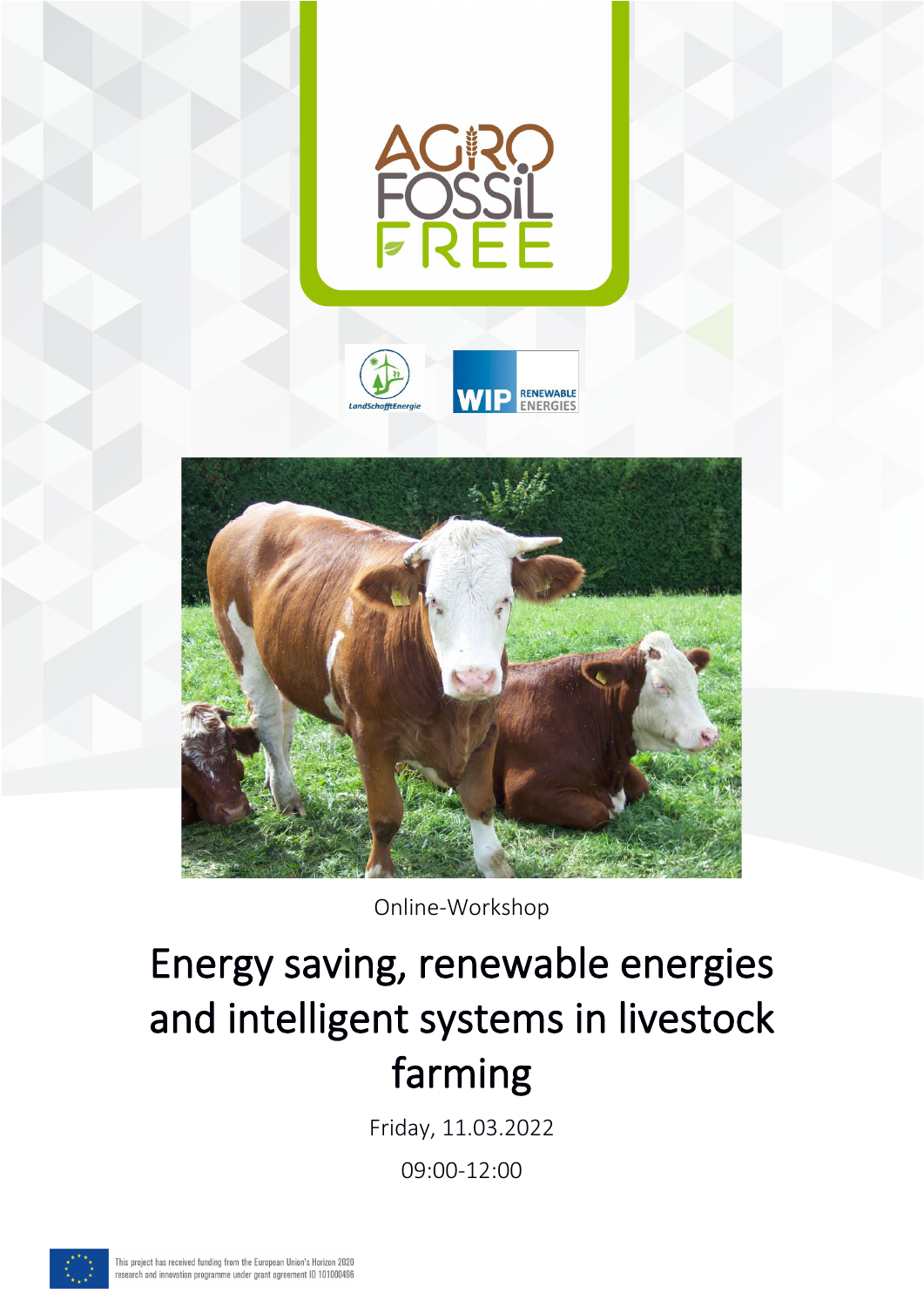#### **Workshop description**

How does the future energy supply in farming look like? What are the possibilities for sustainable energy use? How can energy be used as efficiently as possible in livestock farming?

These topics will be discussed in the online workshop "Energy saving, renewable energies and intelligent systems in livestock farming" on 11 March 2022. Presentations will include battery storage systems from Fenecon as well as possibilities of energy efficiency and a milk cooling system from Arwego. This is complemented by overview lectures of experts from LandSchafftEnergie at the Technology and Support Centre (TFZ), the Bavarian State Institute for Agriculture (LfL) and WIP Renewable Energies (WIP).

Participation in the workshop is **free of charge**, registration is requested. The workshop will be held in **German**. The workshop is organized as part of the EU project AgroFossilFree (www.agrofossilfree.eu).

#### **Registration Information**

Registration: https://zoom.us/webinar/register/WN\_bX-NnHFbQlCp2Vj0UNO2cA

#### **Workshop-Series**

04.02.2022 - **Zukunft Ackerbau: Feldroboter, Elektrotraktoren und andere Alternativen zum Diesel**

#### 18.02.2022 - **Erneuerbare Energien und Energieeffizienz in Gewächshäusern**

11.03.2022 - **Energieeinsparung, erneuerbare Energien und intelligente Systeme in der Tierhaltung**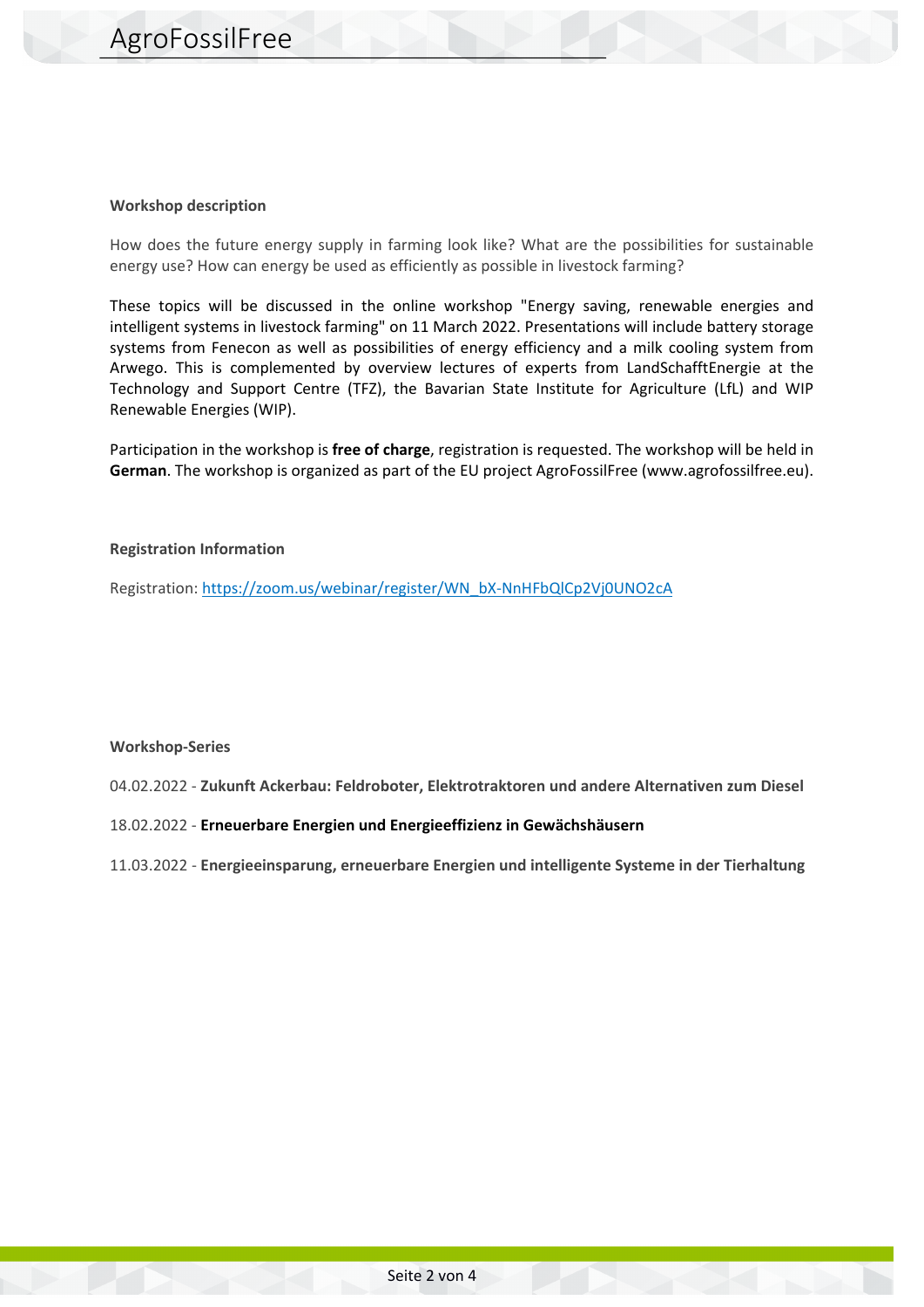#### **Aim of the workshop**

Renewable energies are becoming more important in agriculture. The AgroFossilFree project is developing an online-based information platform called AgEnergy, which presents climate-friendly technologies and products for agriculture, financing opportunities, scientific reports and projects, as well as training materials. Part of the project is to bring together the various actors in the agricultural sector. For this reason, three workshops are offered with a focus on open-field agriculture, greenhouses and livestock farming. The aim of the workshops is to present innovative concepts, strengthen communication among stakeholders, better understand the needs of stakeholders and present the AgroFossilFree project.

### **Workshop-Program**

| <b>Uhrzeit</b>     | <b>Titel</b>                                                                                                   | <b>Sprecher</b>        | Organisation                                                     |
|--------------------|----------------------------------------------------------------------------------------------------------------|------------------------|------------------------------------------------------------------|
| $9:00 -$<br>9:05   | Begrüßung                                                                                                      | Dominik<br>Rutz        | <b>WIP Renewable Energies</b>                                    |
| $9:05 -$<br>9:20   | Vorstellung des AgroFossilFree Projektes                                                                       | Dominik<br>Rutz        | WIP Renewable Energies                                           |
| $9:20 -$<br>9:30   | <b>Vorstellung der AgEnergy Plattform</b>                                                                      | Veronika<br>Hofmeier   | WIP Renewable Energies                                           |
| $9:30 -$<br>10:15  | Photovoltaik und E-Mobilität in der<br>Innenwirtschaft                                                         | Rita Haas              | LandSchafftEnergie am<br>Technologie- und<br>Förderzentrum (TFZ) |
| $10:15-$<br>10:30  | Pause                                                                                                          |                        |                                                                  |
| $10:30 -$<br>11:00 | <b>Batteriespeicher - Optimierter Einsatz</b><br>von Erneuerbarer Energie in der<br>Landwirtschaft             | Leonhard<br>Kriegl     | Fenecon                                                          |
| $11:00-$<br>11:30  | Energieeffizienz, Einsparpotenziale und<br>Eigenstromversorgung in der<br>landwirtschaftlichen Nutztierhaltung | Josef<br><b>Neiber</b> | Bayerische Landesanstalt für<br>Landwirtschaft (LfL)             |
| $11:30-$<br>12:00  | Möglichkeiten der Milchkühlung mittels<br>einer Wärmepumpe                                                     | Herr<br>Schneider      | Arwego e.K.                                                      |
| 12:00              | Ende                                                                                                           |                        |                                                                  |